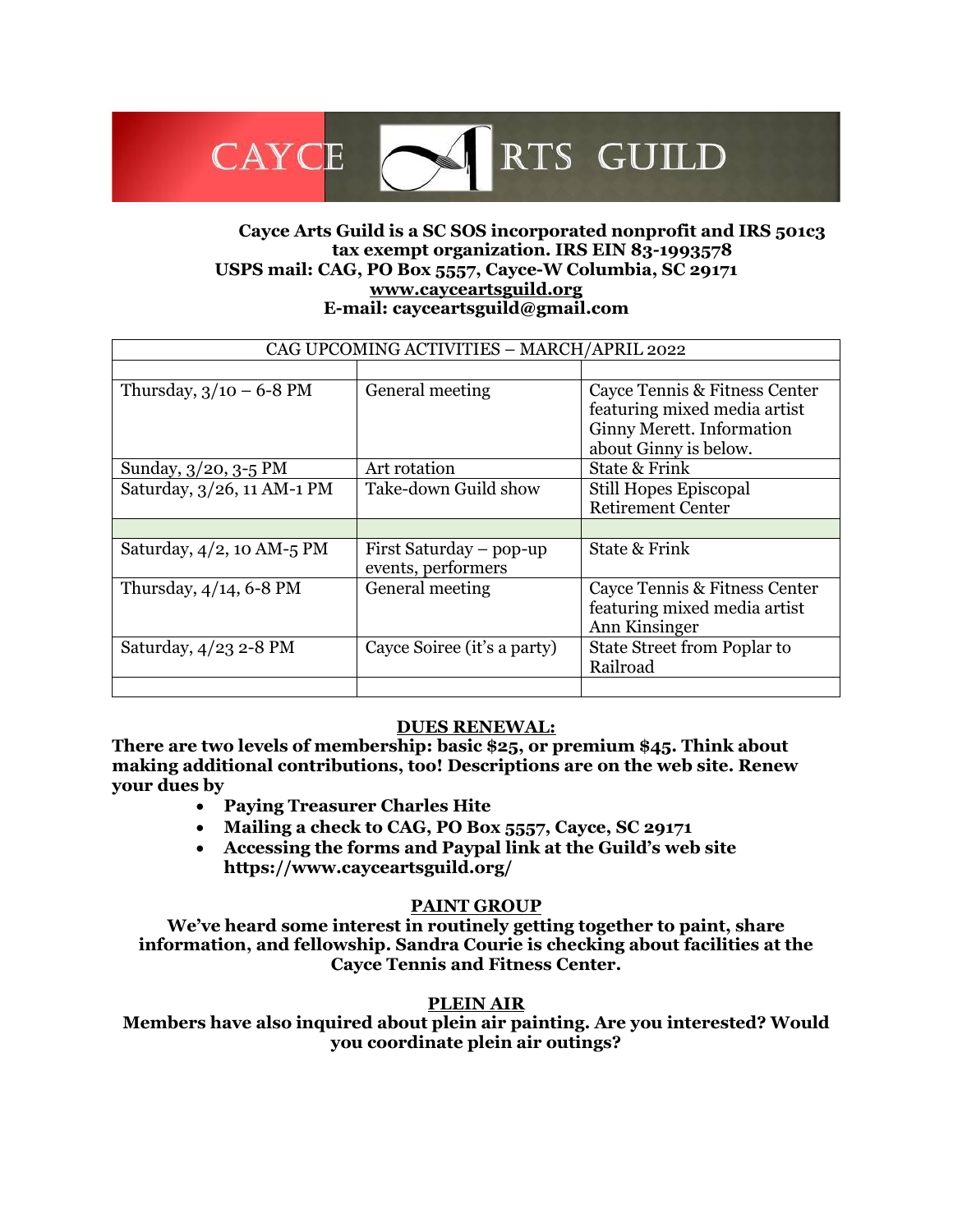#### **OFFICERS**

**Sandra Courie agreed to chair the Nominating Committee. Thankfully, the slate "so far" includes currently serving Board Members. We desperately need help with special events. Would you be able to serve in this capacity? It would include organizing special events such as First Saturday, the Holiday Market, and/or the Soiree on State. Please let Sandra know! Renea has been pretty much facilitating these events but needs relief AND others need experience in organizing them.**

**CAG's by-laws allow addition of Board members. We'll be seeking additional atlarge members. The purpose is for at-large folks to become more familiar with the operation of the Guild and to, hopefully, step into other positions.**

Renea Eshleman, President Sandra Courie, Vice President Charles Hite, Treasurer

Katty Hite, Secretary Roy Paschal, At-Large Venetia Sharpe, At-Large Ann Kinsinger, Web Master Sue Shrader, Hospitality Trudy Dyer, Programs

#### **A NOTE FROM PRESIDENT RENEA ESHLEMAN**

**With a wonderful group of artists including John and Venetia Sharpe, Charles Hite, Skip Willits, and me, we began the Guild with many discussions in 2017. With the support of Cayce Mayor Elise Partin, CAG began meeting regularly in 2018. I am pleased to have served as president since the first election, nominated by former VP Gwen Wilson.** 

**I didn't expect to hold the position "in perpetuity." My wish is for the organization to thrive and grow but we must have participants in the form of Board members including in the key president, vice president, secretary, and treasurer positions. Except for minor changes, the same people have served since our beginning. Please consider stepping up to assure that the Guild continues. I don't want my legacy for CAG to be short-lived but rather for it to go on for years to come.** 

Cayce Arts Guild's (CAG) mission is to generate and support a vibrant arts community centered in Cayce for citizens of the Midlands to learn about, participate in, and enjoy art.



#### **Soiree on State April 23, 2022, 2-8 PM**

The City has partnered with the Avenues Neighborhood Association to combine the Cayce Festival of the Arts with Soiree on State. This partnership expands the Soiree to include more artists; a free kid's area with bounce courses, face painting and a balloon artist; food vendors, a variety of musicians, and fun all afternoon

long! Soiree on State will take place from 2:00 pm to 8:00 pm along State Street, from Poplar Avenue to Railroad Street.

Details and participation requirements have not yet been released. We expect spaces in the Art Lot and at other venues will cost \$50. The Guild will likely reserve a space at the Art Lot where we will have material about the Guild and perhaps five members show several pieces of their work and split the cost.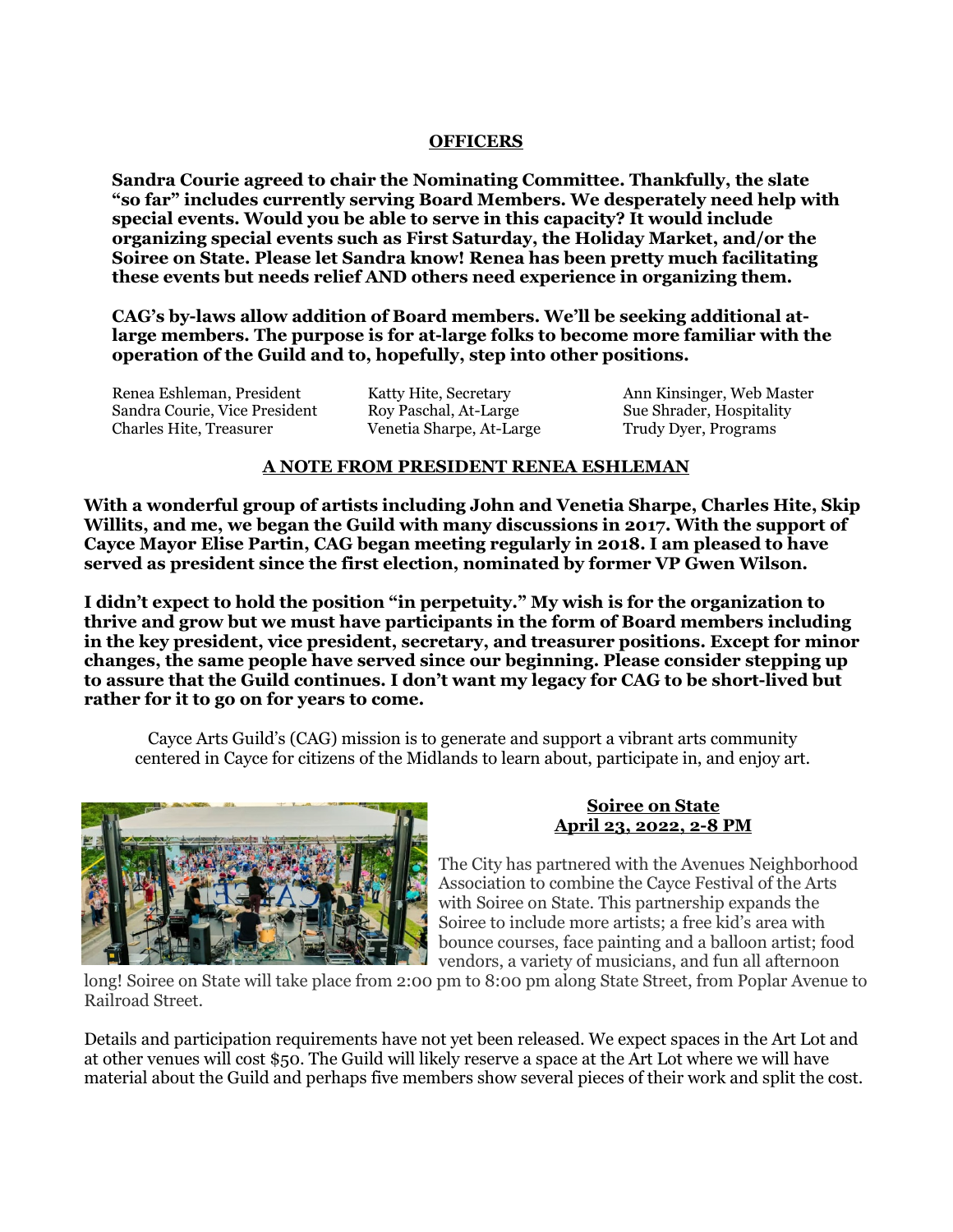### **MARCH 10 GENERAL MEETING FEATURING MIXED MEDIA ARTIST GINNY MERETT**

Known for her eccentric collage works, Ginny Merett has been an artist and art educator in the



*Frankie and Johnnie* 

Columbia community for over three decades. Through the years she used various media to create art but for the last decade has chosen to represent everyday events and people using collage techniques and processes.

Ginny's work has won several awards and accolades. She was the cover and featured artist in *The Jasper Magazine*, Spring 2019 edition; and received First Place and Second Place Awards at the Rosewood Art and Music Festival, Best in Show at Time for Art sponsored by the Jasper Project. You can find her work exhibited at ArtFields, Koger Center for the Arts, Stormwater Studio, and other local venues.

Ginny was born and raised in Denver and has lived in South Carolina since 1987. Art has sustained Ginny throughout her life and is the cause

for her every success. She constantly sewed, created, and treasured drawing as a child and sought out every art opportunity in school. Because art was such a passion of Ginny's youth, she studied art education and taught art in the public schools for 30 years. Check out her web site: <https://www.ginnymerett.com/>

You are welcome to bring a piece or two of your art to the meetings. Be prepared to give a few sentences about your inspiration or process.

# **FIRST SATURDAY – April 2**

State & Frink, 2025 State Street, 10:00 AM – 5:00 PM

There's a lot going on April 2 including Open Studios! Several of our members who usually show and sell their work at First Saturday events have conflicts or are participating in another event. We can offer space at State & Frink if we have a sufficient number of participants. This is a great opportunity to show your work and support the Guild! There is no cost.

- You must let Renea know; while emergencies happen, but please reserve thoughtfully. Email, text, or call [reshleman@sc.rr.com](mailto:reshleman@sc.rr.com) 803.767.5505
- Bring your tents to set up on the grounds to show and sell. The Guild has several tents you must reserve, first-come, first served. Contact Renea.
- Inside space for five to six artists; outside space for eight.
- We'll have a food truck, and hopefully music and buskers.

Venetia and John Sharpe have invited artists to set up on the grounds of Southern Essence Distilling, 904 Frink Street. Call or email Venetia at (803) 446-7000 sc3art@gmail.com.